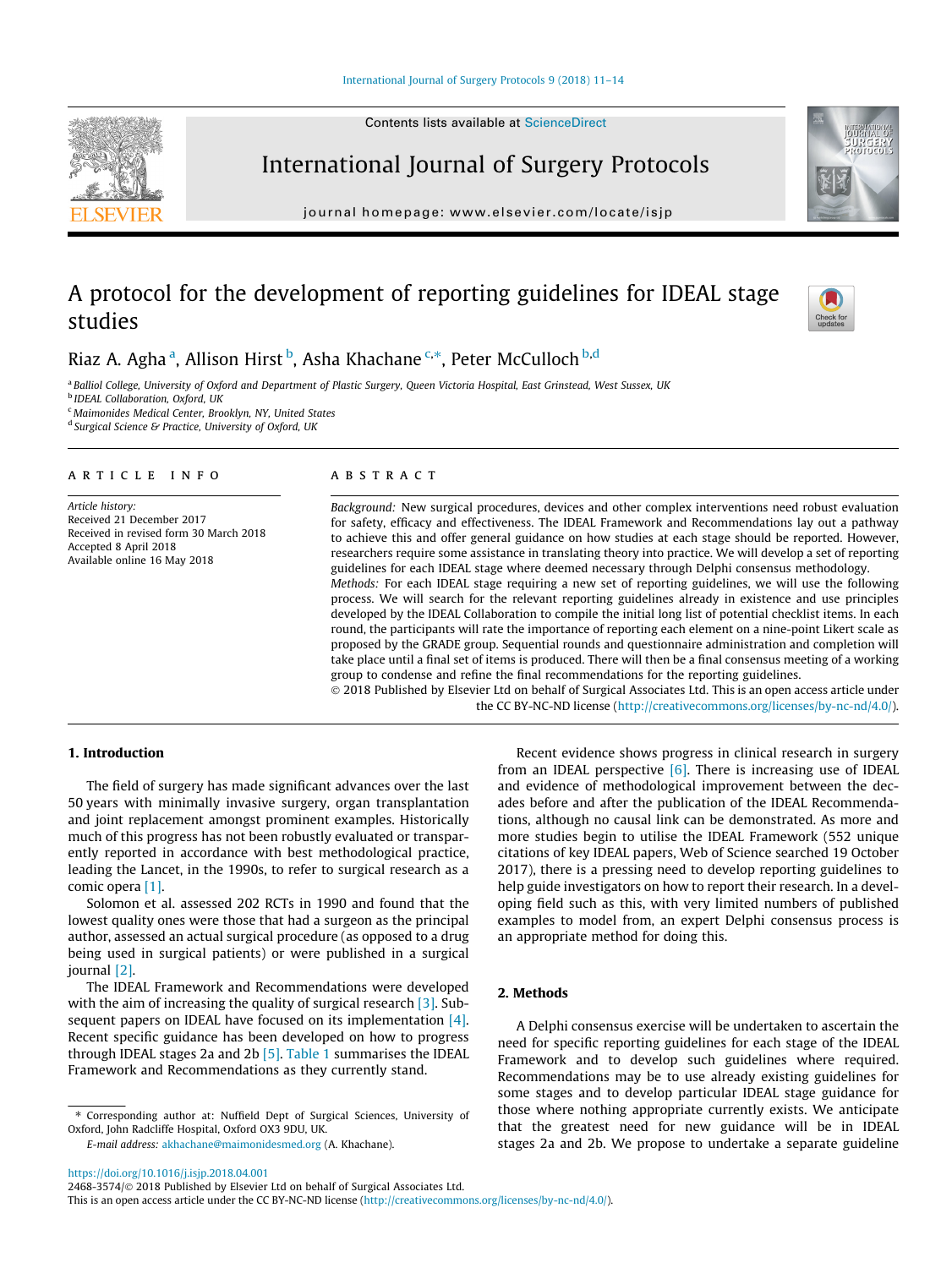<span id="page-1-0"></span>Summary of the IDEAL Framework and Recommendations 2017.

| Stage 1: Idea. First in human                                                                                                                                                                                                                                          | Purpose: proof of concept<br>Number and types of patients: single digit, highly selective<br>Number and types of surgeons: very few, innovators<br>Output: description of intervention or procedure<br>Status of intervention: evolving, at inception stage<br>Reporting methods: structured case reports<br>Outcomes reported: proof of concept, technical achievement, dramatic<br>success, adverse events, surgeon views of the procedure<br>Stage endpoint: once a decision is made to do a series of cases-ie, to proceed<br>to stage 2a                                                                                                                                                                                                                                                                                                                                                                                                                                                                                                                                                                                                                                                                                                                           | • Provide full details of patient selection, technique, and outcomes, and<br>of patients not selected during the timeframe, and why<br>• Use standard well defined measures for reporting outcome and<br>patient characteristics<br>• Use a structured reporting system-eg, SCARE checklist; Make the<br>above information available to peers regardless of whether outcome<br>is favourable or not<br>• Informed consent should clearly explain status of procedure and<br>impossibility of quantifying risks                                                                                                                                                                                                                                                                      |                                                                            |
|------------------------------------------------------------------------------------------------------------------------------------------------------------------------------------------------------------------------------------------------------------------------|-------------------------------------------------------------------------------------------------------------------------------------------------------------------------------------------------------------------------------------------------------------------------------------------------------------------------------------------------------------------------------------------------------------------------------------------------------------------------------------------------------------------------------------------------------------------------------------------------------------------------------------------------------------------------------------------------------------------------------------------------------------------------------------------------------------------------------------------------------------------------------------------------------------------------------------------------------------------------------------------------------------------------------------------------------------------------------------------------------------------------------------------------------------------------------------------------------------------------------------------------------------------------|-------------------------------------------------------------------------------------------------------------------------------------------------------------------------------------------------------------------------------------------------------------------------------------------------------------------------------------------------------------------------------------------------------------------------------------------------------------------------------------------------------------------------------------------------------------------------------------------------------------------------------------------------------------------------------------------------------------------------------------------------------------------------------------|----------------------------------------------------------------------------|
| Stage 2a: Development. Iterative modification of the intervention until a<br>stable version is achieved. Design: single centre or single<br>intervention, case series or prospective cohort                                                                            | Purpose: development of procedure<br>Number and types of patients: few; selected<br>Number and types of surgeons: few, innovators, and some early adopters<br>Output: technical description of procedure and its development, with<br>explanation of reasons for changes<br>Intervention: evolving, procedure development towards a stable<br>optimised version<br>Methods: prospective development studies (small prospective cohort<br>studies)<br>Outcomes: mainly safety, technical, and procedural success<br>Stage Endpoint: when the procedure is considered optimised, and stable<br>enough to allow replication in stage 2b, there should be no intent at this<br>point to make further major modifications                                                                                                                                                                                                                                                                                                                                                                                                                                                                                                                                                    | • Make protocol for study available<br>· Use standard well defined measures for reporting outcome and<br>patient characteristics<br>• Report and explain all exclusions<br>• Report all cases sequentially with annotation and explanation of<br>changes to indication or procedure, and when and why they took<br>place<br>• Display main outcomes graphically showing cases sequentially to<br>illustrate when changes took place<br>• Informed consent should explain status of intervention and conse-<br>quent uncertainties around risk <sup>†</sup>                                                                                                                                                                                                                          |                                                                            |
| Stage 2b: Exploration. Collaborative prospective data collection and<br>analysis aimed at achieving consensus on key issues, to determine if<br>an RCT is feasible, and to define its design features. Intended as a<br>bridge from rational to comparative evaluation | Purpose: Achieving consensus between surgeons and centres on the<br>parameters for an RCT (if possible)<br>Number and types of patients: many, broadening indication to include all<br>potential beneficiaries<br>Number and types of surgeons: many, innovators, early adopters, early<br>majority <sup>*</sup><br>Outputs: effect estimate for the intervention based on a large sample,<br>allowing power calculations, analysis of learning curves, estimate of<br>influence of prespecified technical variants and patient subgroups on<br>outcome, qualitative research to determine operator and patient values,<br>increased mutual confidence amongst operators<br>Intervention: the procedure is stable in individual hands but variation<br>exists between operators, acceptable variants are subsequently defined<br>by analysis of pooled results<br>Method: prospective multicentre exploration cohort study or pilot, or<br>feasibility multicentre RCTs<br>Outcomes: safety, clinical outcomes (specific or graded), short-term<br>outcomes, patient-centred or reported outcomes, feasibility outcomes<br>Stage endpoints: demonstrate that technique can be more widely adopted,<br>and demonstrate that progression to RCT is desirable and feasible | • Make protocol for study available<br>• Use standard well defined measures for reporting outcome and<br>patient characteristics<br>• Participate in collaborative multicentre cooperative data collection,<br>incorporating feasibility issues (such as estimating effect size, defin-<br>ing intervention quality standards, assessing learning curves, explor-<br>ing subgroup differences, eliciting key stakeholder values and<br>preferences, and analysis of adverse events)<br>• Hold a preplanned consensus meeting prior to progressing to an RCT,<br>to identify feasibility and ability to recruit, operator eligibility on<br>basis of learning curve analysis, intervention and comparator defini-<br>tions, appropriate patient selection criteria, primary endpoint | R.A. Agha et al./International Journal of Surgery Protocols 9 (2018) 11-14 |
| Stage 3: Assessment. Definitive comparison of main efficacy and safety<br>aspects of a new technique against current best treatment.                                                                                                                                   | Purpose: comparative effectiveness testing<br>Number and types of patients: many, expanded indications (well defined)<br>Number and types of surgeons: many, early majority                                                                                                                                                                                                                                                                                                                                                                                                                                                                                                                                                                                                                                                                                                                                                                                                                                                                                                                                                                                                                                                                                             | • Make protocol for study available<br>· Register on an appropriate international register<br>(eg,<br>ClinicalTrials.gov)<br>.                                                                                                                                                                                                                                                                                                                                                                                                                                                                                                                                                                                                                                                      |                                                                            |

IDEAL Framework (stage of evolution of intervention) IDEAL Recommendations (stage-specific study design and reporting)

Output: comparison with current standard therapy Intervention: stable, with acceptable variations clearly defined Method: RCT with or without additions or modifications, alternative designs (cluster, preference RCTs, stepped wedge, adaptive designs) Outcomes: clinical outcomes (specific and graded), potentially patientreported outcomes, health economic outcomes

Stage endpoints: clear valid evidence on relative effectiveness of innovation, and identification of issues requiring long-term monitoring

- Use standard well defined measures for reporting outcome and patient characteristics
- Incorporate information about patient and clinician values and preferences in design of consent information and procedures, and outcome measures
- Adhere to reporting guidelines (CONSORT update of 2010 with extension for non-pharmacological treatments, COMET, TIDieR, SPIRIT) for RCT protocol design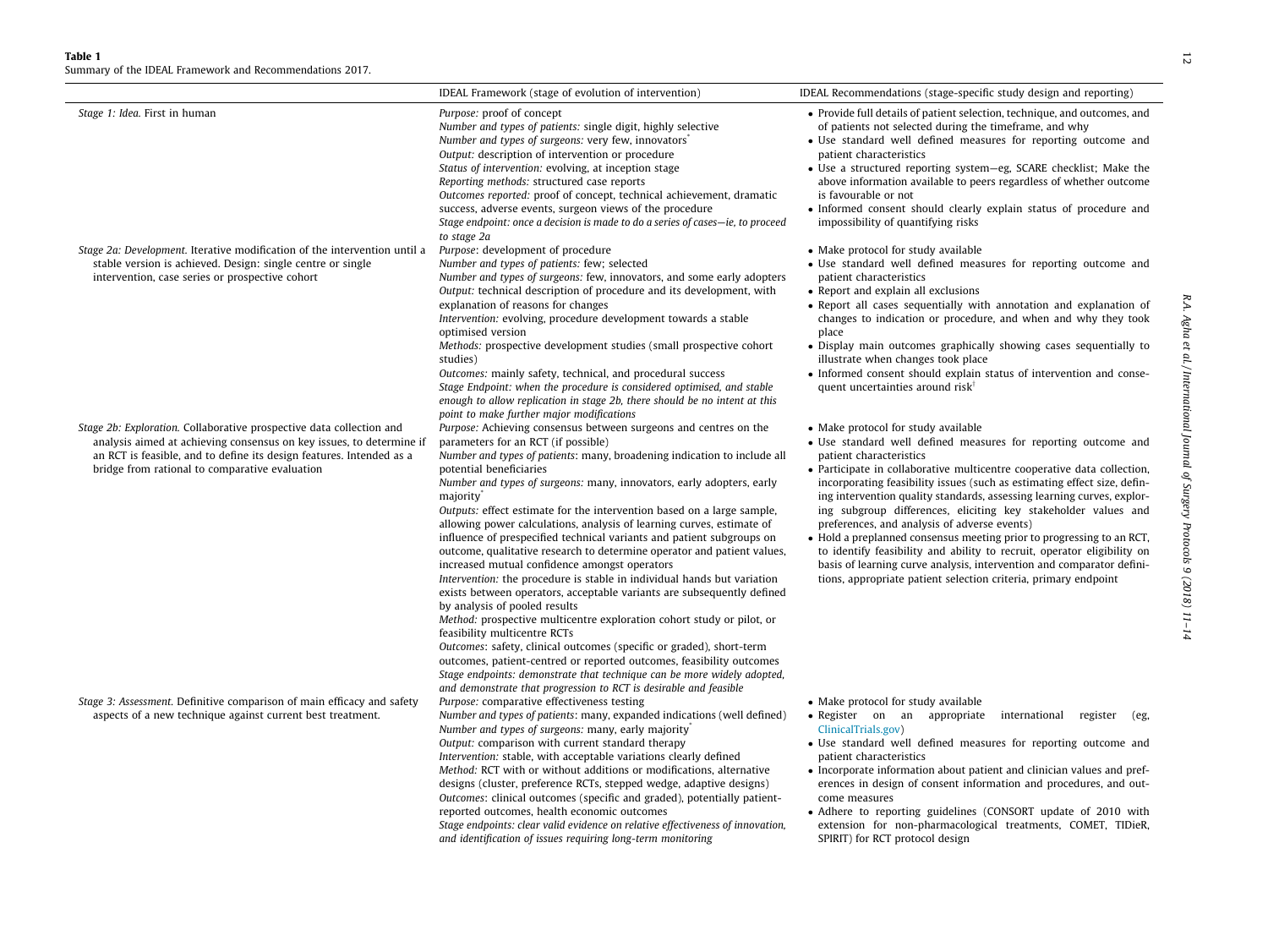| Stage 4: Long term monitoring | Purpose: surveillance                                                                                                                                                                                                 | • Make protocol for study available                                            |
|-------------------------------|-----------------------------------------------------------------------------------------------------------------------------------------------------------------------------------------------------------------------|--------------------------------------------------------------------------------|
|                               | Number and types of patients: all eligible                                                                                                                                                                            | • Registries may begin from the earliest stages of human use                   |
|                               | Number and types of surgeons: all eligible                                                                                                                                                                            | • Registry datasets should be defined by the clinical community with           |
|                               | Output: description, audit, recording of regional and local variations,                                                                                                                                               | patient input                                                                  |
|                               | quality assurance, risk adjustment, detection of indication creep                                                                                                                                                     | • Datasets should be simple, cheap, and easy to collect                        |
|                               | Intervention: stable                                                                                                                                                                                                  | • Curation of registries by clinical community is desirable                    |
|                               | Method: registry, routine database, rare-case reports                                                                                                                                                                 | • Funding of registries should be agreed between government and                |
|                               | Outcomes: rare events, long-term outcomes, quality assurance                                                                                                                                                          | commercial interests but kept separate from curation                           |
|                               | Stage endpoints: dependent on lifecycle of device or procedure, registries for                                                                                                                                        | $\bullet$ Patient consent for use of registry data in research should be broad |
|                               | devices $-$ IDEAL-D, registries at earlier stages of IDEAL                                                                                                                                                            | and where possible automatic                                                   |
|                               | MET = Core Outcome Measures in Effectiveness Trials. CONSORT = Consolidated Standate of Reporting Trials. RCT = randomised controlled trial. IDEAL = Idea, Development. Exploration, Assessment and Long-term follow- |                                                                                |

 $\overline{E}$ 

Å ਦ੍ਹ

 $w$ -up. COMET = Core Outcome Measures in Effectiveness Trials. CONSORT = Consolidated Standards of Reporting Trials. RCT = randomised controlled trial. IDEAL = Idea, Development, Exploration, Assessment and Long-term follow-up. reports. SPIRIT = Standard Protocol Items: Recommendations for Interventional Trials. TIDieR = template for intervention description and IDEAL-D = IDEAL for Devices. SCARE = surgical consensus-based guidelines for case reports. SPIRIT = Standard Protocol Items: Recommendations for Interventional Trials. TIDieR = template for intervention description and Reprinted from McCulloch P, Feinberg J, Philippou Y, Kolias A, Kehoe S, Lancaster G, Donovan J, Petrinic T, Agha R, Pennell C. Progress in Clinical Research in Surgery and IDEAL. Lancet. 2018 Jan 17. pii: S0140-6736(18)301 Reprinted from McCulloch P, Feinberg J, Philippou Y, Kolias A, Kehoe S, Lancaster G, Donovan J, Petrinic T, Agha R, Pennell C. Progress in Clinical Research in Surgery and IDEAL. Lancet. 2018 Jan 17. pii: S0140-6736(18)301 replication. Terms used under this heading refer to the classification by Rogers.10. Patient consent should always be informed by a summary of the outcomes from previous IDEAL stages. replication. Terms used under this heading refer to the classification by Rogers.10. Patient consent should always be informed by a summary of the outcomes from previous IDEAL stages. https://doi.org//10.1016/S0140-6736(18)30102-8. [Epub ahead of print] PubMed PMID: 29361334, with permission from Elsevier [License # 4278760220418]. COMET = Core Outcome Measures in Effectiveness Trials. CONSORT = Consolidated Stan<br>DEAL-D = IDEAL for Devices. SCARE = surgical consensus-based guidelines for case

# R.A. Agha et al. / International Journal of Surgery Protocols 9 (2018) 11-14 13

development process for each IDEAL stage requiring guidance, as described below.

# 2.1. Selection of Delphi and working group participants

We will identify a group of suitable participants to take part in the Delphi rounds to ensure a representative sample to provide a broad and balanced cross-section of those interested in and qualified to shape the development of such reporting guidelines. We will approach members of the IDEAL Collaboration and attendees from the 2016 and 2017 IDEAL conferences who have a working knowledge and interest in surgical research. Our database of potential participants comprises 445 individuals that includes surgeons, research methodologists and triallists, industry representatives and professionals from HTA and commissioning. We will invite all 445 individuals to participate, and those who agree to commit to all rounds will comprise the final list.

We will also establish a working group during the first round of the Delphi. As part of the survey, participants will be asked if they would like to participate in the working group, and approximately 20 volunteers will be selected from this group. The purpose of the working group will be to meet at the end of the Delphi process to compile the survey results and compose the final set of recommendations.

# 2.1.1. Round 1: establish which IDEAL stages need a specific reporting guideline

The process will begin with a search of the EQUATOR network ([http://www.equator-network.org\)](http://www.equator-network.org) to find relevant reporting guidelines already in existence and also previous work undertaken by the IDEAL Collaboration to outline the current available guidance to participants. The participants will be surveyed to reach consensus on which stages require us to develop specific IDEAL guidance. The survey process will take place electronically and will be administered via Google Forms [\(https://www.google.co.](https://www.google.co.uk/forms/about/) [uk/forms/about/](https://www.google.co.uk/forms/about/)).

#### 2.1.2. Round 2 onwards: develop consensus-based reporting checklists

For each stage required, we will compile a long list of items to put forward into the Delphi consensus exercise. This list will be based on current IDEAL Recommendations and relevant existing reporting guidelines. We will invite participants to recommend adaptations to the items put forward and to suggest new ones, using a simple questionnaire format. We will include a summary of the suggestions for modifications and additions (including the degree of support for each where possible) and scores indicating item importance in the subsequent rounds.

In each round, the participants will rate the importance of reporting each element on a nine-point Likert scale as proposed by the GRADE group [\[7\].](#page-3-0) In this scale 1–3 signifies an outcome of limited importance, 4–6 important but not critical and 7–9 critical. If 70% or more of respondents score an item 7–9 and fewer than 15% score it 1–3, then that item should proceed into the reporting guideline. Similarly, consensus that an outcome should not be included would be 70% or more scoring it 1–3 and 15% or less scoring it 7–9. Sequential rounds of questionnaire administration and completion will take place until a final set of recommendations is produced. There is no pre-determined number of Delphi rounds, although the expectation is that at least three will be needed.

#### 2.2. Consensus meeting

Following the final round of the survey will be a consensus meeting of the working group which will be conducted in person or via teleconference. This forum will allow the group to interpret the survey results and to discuss items where the voting process